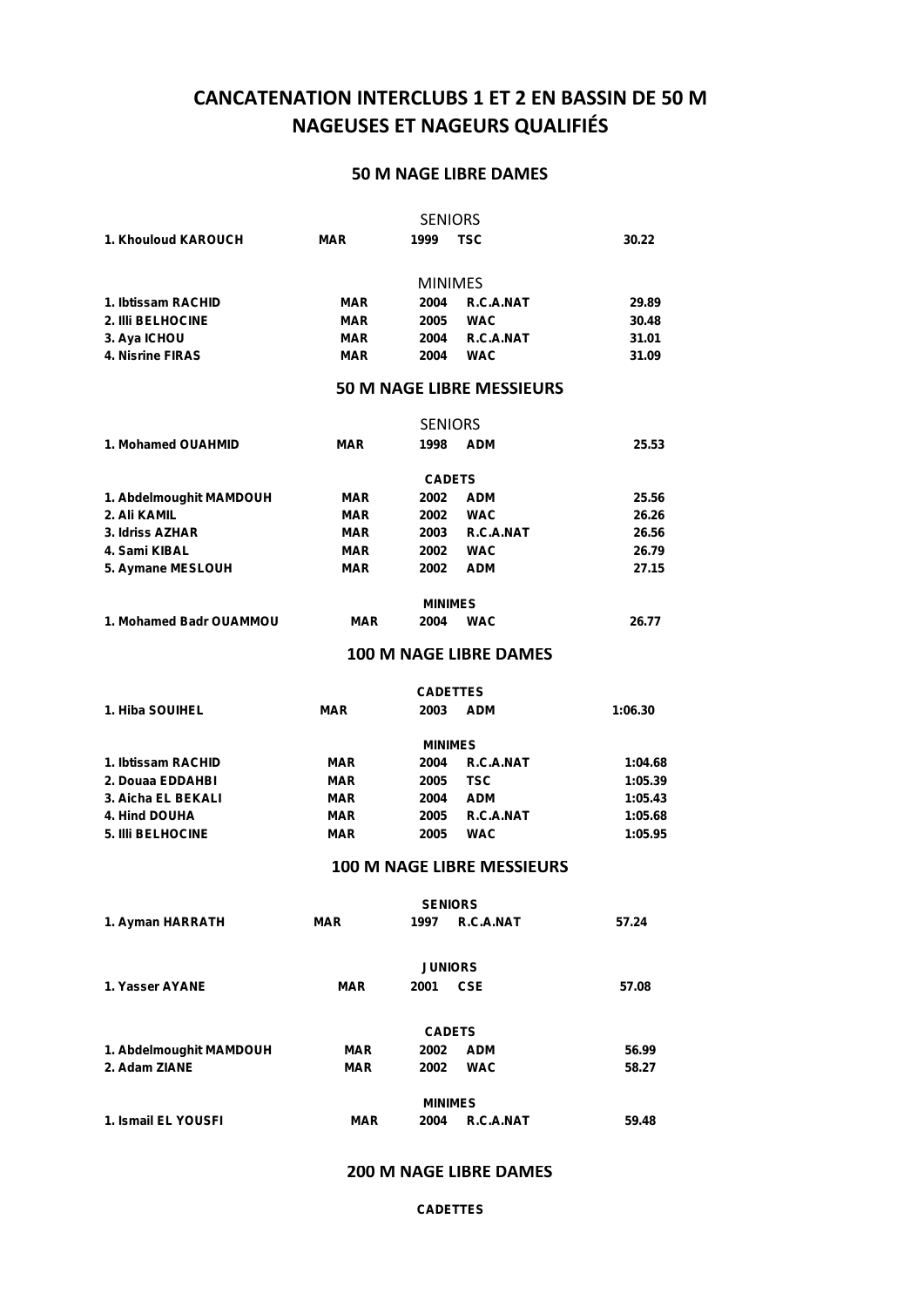| 1. Keltoum GOURRAM | MAR        | 2003 | <b>ADM</b> | 2:29.32 |  |  |  |
|--------------------|------------|------|------------|---------|--|--|--|
| 2. Salma EL YOUSFI | <b>MAR</b> | 2002 | <b>ADM</b> | 2:29.33 |  |  |  |
| <b>MINIMES</b>     |            |      |            |         |  |  |  |
| 1. Sara MAKY       | <b>MAR</b> | 2004 | TSC        | 2:25.70 |  |  |  |
| 2. IIII BELHOCINE  | <b>MAR</b> | 2005 | <b>WAC</b> | 2:26.25 |  |  |  |
| 3. Ibtissam RACHID | <b>MAR</b> | 2004 | R.C.A.NAT  | 2:28.89 |  |  |  |
| 4. Ghita TABATI    | <b>MAR</b> | 2004 | <b>WAC</b> | 2:29.85 |  |  |  |
| 5. Kamilia MAALOUF | <b>MAR</b> | 2004 | R.C.A.NAT  | 2:30.56 |  |  |  |

#### **200 M NAGE LIBRE MESSIEURS**

|                         |            | <b>CADETS</b> |            |         |
|-------------------------|------------|---------------|------------|---------|
| 1. Abdelmoughit MAMDOUH | <b>MAR</b> | 2002          | <b>ADM</b> | 2:09.07 |

#### **400 M NAGE LIBRE DAMES**

|                          |            |      | <b>CADETTES</b> |         |  |  |  |
|--------------------------|------------|------|-----------------|---------|--|--|--|
| 1. Keltoum GOURRAM       | MAR        | 2003 | <b>ADM</b>      | 5:12.28 |  |  |  |
| 2. Samia MAHASSINE       | <b>MAR</b> | 2003 | <b>ADM</b>      | 5:19.34 |  |  |  |
| <b>MINIMES</b>           |            |      |                 |         |  |  |  |
| 1. Sherine BOUFTINI      | <b>MAR</b> | 2005 | <b>WAC</b>      | 4:48.74 |  |  |  |
| 2. Nada JALAL            | <b>MAR</b> | 2004 | R.C.A.NAT       | 4:58.24 |  |  |  |
| 3. Ghita TABATI          | <b>MAR</b> | 2004 | <b>WAC</b>      | 5:19.46 |  |  |  |
| <b>4. IIII BELHOCINE</b> | <b>MAR</b> | 2005 | <b>WAC</b>      | 5:21.46 |  |  |  |

#### **400 M NAGE LIBRE MESSIEURS**

|                           |            | <b>JUNIORS</b> |            |         |
|---------------------------|------------|----------------|------------|---------|
| 1. Nizar BANSAR           | <b>MAR</b> | 2001           | R.C.A.NAT  | 04:44.0 |
|                           |            |                |            |         |
|                           |            | <b>CADETS</b>  |            |         |
| <b>1. Walid BOUFTINI</b>  | <b>MAR</b> | 2003           | <b>WAC</b> | 4:31.20 |
| 2. Mohamed Amine CHANNANI | MAR        | 2002           | <b>CSE</b> | 4:47.05 |
|                           |            |                |            |         |

| <b>MINIMES</b>      |            |      |             |         |  |
|---------------------|------------|------|-------------|---------|--|
| 1. Yassine HASSOUNE | <b>MAR</b> | 2004 | <b>CNCS</b> | 4:52.03 |  |

#### **800 M NAGE LIBRE DAMES**

| <b>MINIMES</b>           |            |      |            |           |  |  |  |
|--------------------------|------------|------|------------|-----------|--|--|--|
| 1. Douaa EDDAHBI         | MAR        | 2005 | <b>TSC</b> | 10:01.17  |  |  |  |
| 2. Nada JJALAL           | <b>MAR</b> | 2004 | R.C.A.NAT  | 10:12.96  |  |  |  |
| 3. Hind DOUHA            | <b>MAR</b> | 2005 | R.C.A.NAT  | 10:25.62  |  |  |  |
| 4. Aicha EL BEKALI       | <b>MAR</b> | 2004 | <b>ADM</b> | 10:33.66  |  |  |  |
| 5. Sara MAKY             | <b>MAR</b> | 2004 | <b>TSC</b> | 10:42.69  |  |  |  |
| 6. Kamelia MAALOUF       | <b>MAR</b> | 2004 | R.C.A.NAT  | 10:50.52  |  |  |  |
| <b>7. Chahd MACHKOUR</b> | <b>MAR</b> | 2004 | <b>WAC</b> | 11:06.555 |  |  |  |

### **800 M NAGE LIBRE MESSIEURS**

|                    | <b>SENIORS</b> |      |                  |          |  |
|--------------------|----------------|------|------------------|----------|--|
| 1. Yasser KATAYFJI | MAR            | 1999 | R.C.A.NAT        | 10:11.09 |  |
| 2. Amine FARIH     | MAR            | 1998 | <b>R.C.A.NAT</b> | 10:18.24 |  |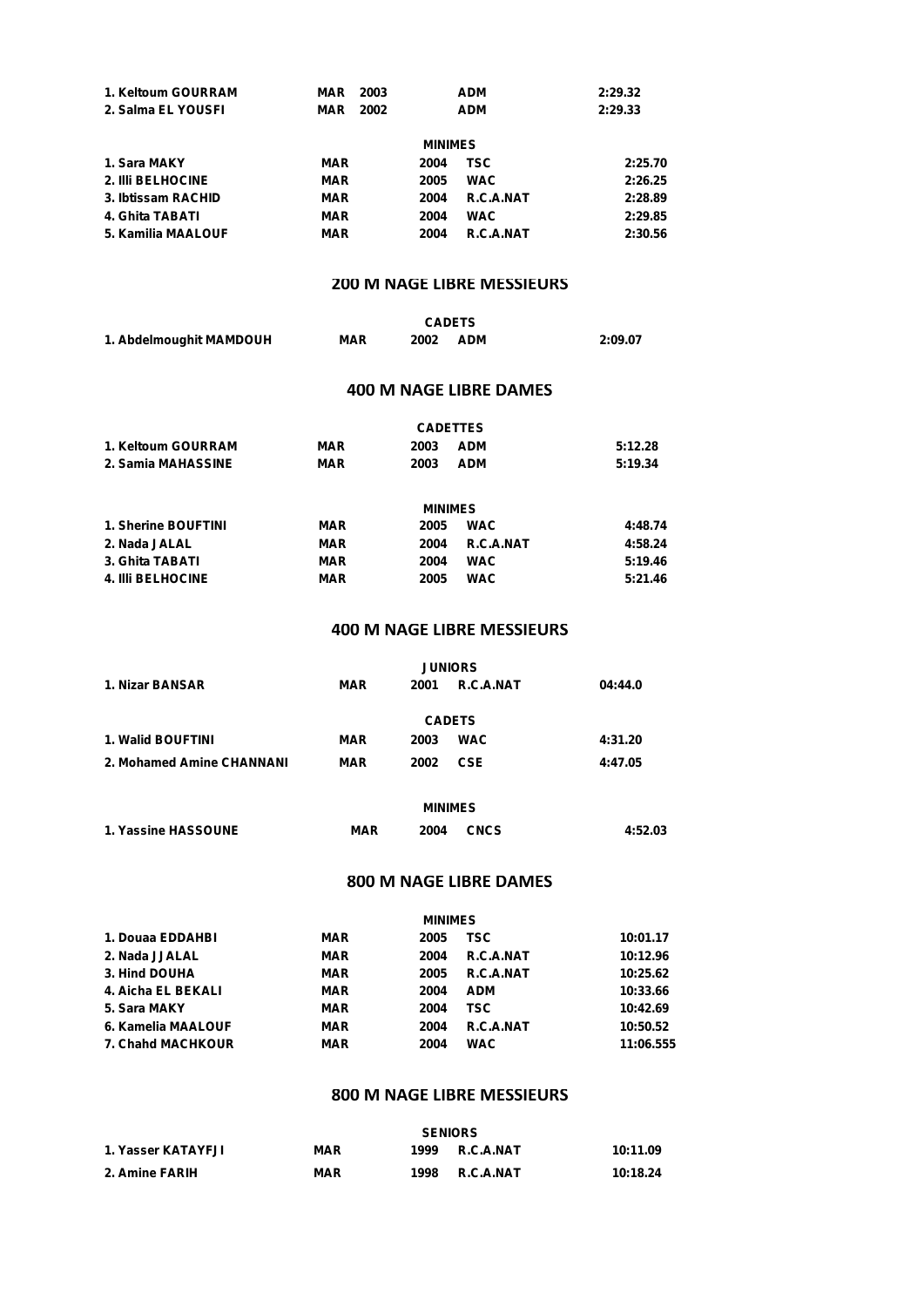|                           |                           | <b>JUNIORS</b>    |          |
|---------------------------|---------------------------|-------------------|----------|
| 1. nizar BANSAR           | MAR<br>2001               | R.C.A.NAT         | 9:54.66  |
| 2. Omar HASSOUNI          | 2001<br><b>ADM</b><br>MAR |                   | 10:10.72 |
|                           |                           | <b>CADETS</b>     |          |
| 1. Oussama ELMAHBOUBI     | <b>MAR</b><br>2002        | ADM               | 9:50.46  |
| 2. Abdelmoughit MAMDOUH   | MAR<br>2002               | <b>ADM</b>        | 9:52.77  |
| 3. Sami KIBAL             | <b>MAR</b><br>2002        | <b>WAC</b>        | 9:55.91  |
| 4. El Mehdi LAANAYA       | <b>MAR</b><br>2003        | TSC.              | 10:01.96 |
| 5. Mohamed Amine CHANNANI | MAR<br>2002               | <b>CSE</b>        | 10:02.59 |
| 6. Aymen TAJEDDINE        | 2003<br>MAR               | <b>WAC</b>        | 10:11.61 |
| 7. Mohamed Reda MAMI      | <b>MAR</b><br>2002        | <b>TSC</b>        | 10:19.12 |
| 8. Houssam HOUARI         | MAR<br>2003               | TSC               | 10:32.31 |
|                           |                           | <b>MINIMES</b>    |          |
| 1. Ismail EL YOUSFI       | <b>MAR</b>                | R.C.A.NAT<br>2004 | 9:25.90  |
| 2. ilvas LAGSSAIBI        | <b>MAR</b>                | 2004<br>R.C.A.NAT | 10:03.05 |

| 2. ilyas LAGSSAIBI         | MAR |      | 2004 R.C.A.NAT | 10:03.05 |  |
|----------------------------|-----|------|----------------|----------|--|
| 3. Younes LAALA            | MAR | 2004 | TSC            | 10:18.77 |  |
| 4. Mohamed Amine HAMDAOUI  | MAR | 2004 | TSC            | 10:34.84 |  |
| 5. Ilyas LARABI            | MAR | 2004 | TSC            | 10:38.08 |  |
| 6. Mohamed Aymen HARRABIDA | MAR | 2005 | R.C.A.NAT      | 10:41.11 |  |
|                            |     |      |                |          |  |

#### **1500 M NAGE LIBRE DAMES**

|              | <b>MINIMES</b> |      |                  |          |
|--------------|----------------|------|------------------|----------|
| 1. Hind DOHA | <b>MAR</b>     | 2005 | <b>R.C.A.NAT</b> | 20:23.68 |
| 1. Sara MAKY | <b>MAR</b>     | 2004 | TSC              | 20:39.53 |

#### **1500 M NAGE LIBRE MESSIEURS**

| 1. Abdelkrim ESSABIHI EDDAFALI | <b>MAR</b> | <b>SENIORS</b><br>1999 | <b>ADM</b> | 18:47.42 |
|--------------------------------|------------|------------------------|------------|----------|
| 1. Walid BOUFTINI              | <b>MAR</b> | <b>CADETS</b><br>2003  | <b>WAC</b> | 17:43.53 |
| 1. Ilias EDDARI                | MAR        | <b>MINIMES</b><br>2004 | R.C.A.NAT  | 18:50.29 |

### **50 M DOS DAMES**

|                          |             | <b>CADETTES</b> |            |       |  |
|--------------------------|-------------|-----------------|------------|-------|--|
| 1. Salma EL YOUSFI       | 2002<br>MAR |                 | <b>ADM</b> | 36.36 |  |
|                          |             |                 |            |       |  |
|                          |             | <b>MINIMES</b>  |            |       |  |
| 1. Ibtissam RACHID       | <b>MAR</b>  | 2004            | R.C.A.NAT  | 34.26 |  |
| 2. Douaa EDDAHBI         | <b>MAR</b>  | 2005            | <b>TSC</b> | 35.67 |  |
| 3. Hind DOUHA            | <b>MAR</b>  | 2005            | R.C.A.NAT  | 35.87 |  |
| <b>4. IIII BELHOCINE</b> | <b>MAR</b>  | 2005            | <b>WAC</b> | 35.93 |  |
| 5. Lamiaa ELMACHRAFI     | <b>MAR</b>  | 2005            | <b>TSC</b> | 36.43 |  |
|                          |             |                 |            |       |  |

## **50 M DOS MESSIEURS**

|                         | <b>CADETS</b> |      |            |       |  |
|-------------------------|---------------|------|------------|-------|--|
| 1. Idriss AZHAR         | <b>MAR</b>    | 2003 | R.C.A.NAT  | 30.34 |  |
| 2. Abdelmoughit MAMDOUH | <b>MAR</b>    | 2002 | <b>ADM</b> | 30.49 |  |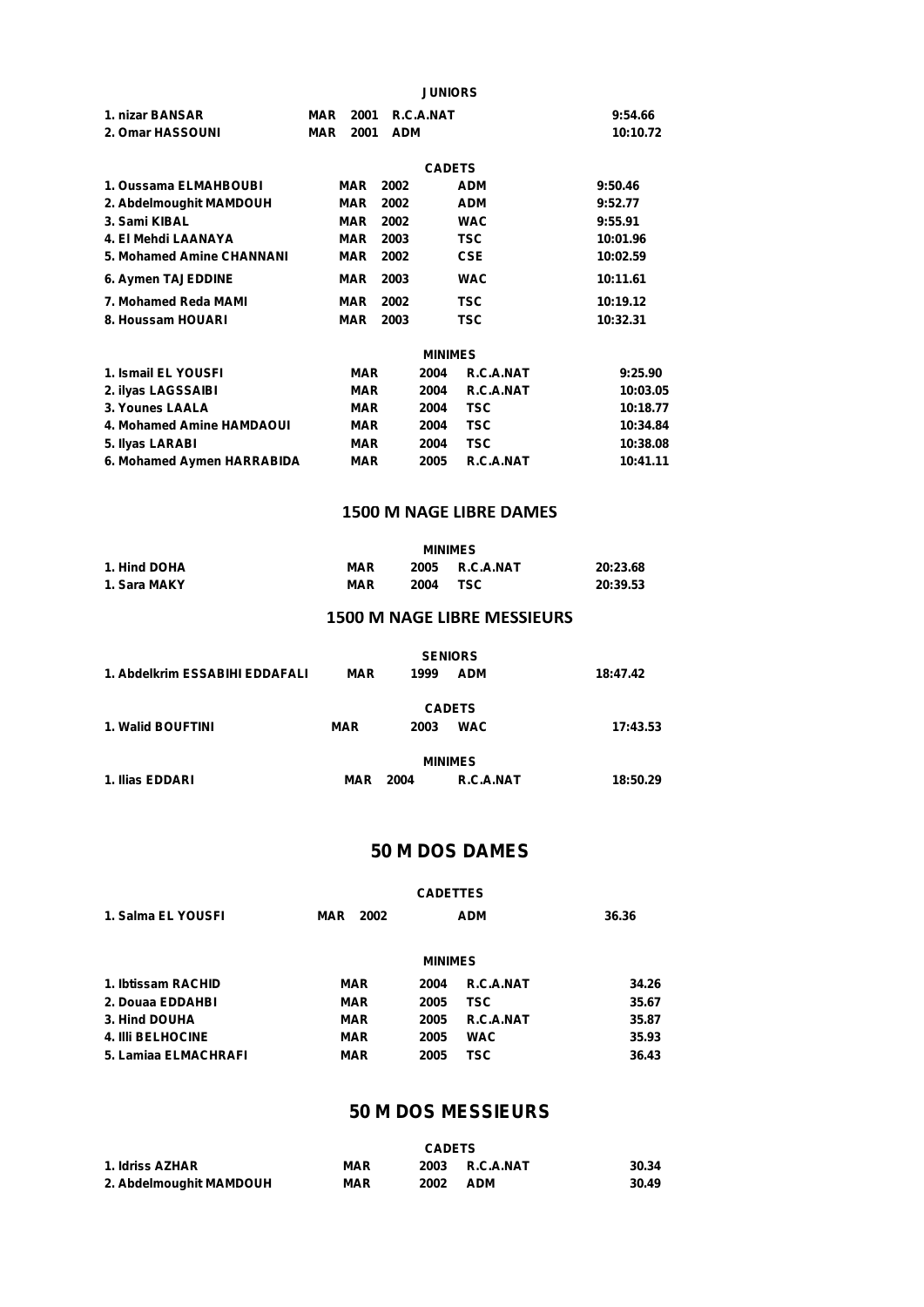|                         |            | <b>MINIMES</b> |            |       |
|-------------------------|------------|----------------|------------|-------|
| 1. Mohamed Badr OUAMMOU | <b>MAR</b> | 2004           | <b>WAC</b> | 31.48 |

# **100 M DOS DAMES**

|                         |            | <b>CADETTES</b> |            |         |
|-------------------------|------------|-----------------|------------|---------|
| 1. Hiba SOUIHEL         | <b>MAR</b> | 2003            | <b>ADM</b> | 1:17.83 |
| 2. Salma EL YOUSFI      | <b>MAR</b> | 2002            | <b>ADM</b> | 1:19.69 |
|                         |            | <b>MINIMES</b>  |            |         |
| 1. Ibtissam RACHID      | <b>MAR</b> | 2004            | R.C.A.NAT  | 1:14.37 |
| 2. Douaa EDDAHBI        | <b>MAR</b> | 2005            | <b>TSC</b> | 1:16.10 |
| 3. Aicha EL BEKALI      | <b>MAR</b> | 2004            | <b>ADM</b> | 1:16.28 |
| 4. Nada JALAL           | <b>MAR</b> | 2004            | R.C.A.NAT  | 1:17.09 |
| 5. IIII BELHOCINE       | <b>MAR</b> | 2005            | <b>WAC</b> | 1:17.76 |
| 6. Hind DOUHA           | <b>MAR</b> | 2005            | R.C.A.NAT  | 1:18.40 |
| <b>7. Nisrine FIRAS</b> | <b>MAR</b> | 2004            | <b>WAC</b> | 1:19.30 |

## **100 M DOS MESSIEURS**

|                         | <b>CADETS</b> |      |            |         |  |
|-------------------------|---------------|------|------------|---------|--|
| 1. Abdelmoughit MAMDOUH | <b>MAR</b>    | 2002 | <b>ADM</b> | 1:04.75 |  |
| 2. Idriss AZHAR         | <b>MAR</b>    | 2003 | R.C.A.NAT  | 1:05.73 |  |
| 3. Adam ZIANE           | <b>MAR</b>    | 2002 | WAC        | 1:09.27 |  |

## **200 M DOS DAMES**

|                    |                 | <b>MINIMES</b> |         |  |  |  |
|--------------------|-----------------|----------------|---------|--|--|--|
| 1. Ibtissam RACHID | <b>MAR</b> 2004 | R.C.A.NAT      | 2:40.54 |  |  |  |
| 2. Nada JALAL      | 2004<br>MAR     | R.C.A.NAT      | 2:40.58 |  |  |  |
| 3. Hind DOHA       | <b>MAR</b> 2005 | R.C.A.NAT      | 2:47.77 |  |  |  |
| 4. Aicha EL BEKALY | <b>MAR 2004</b> | <b>ADM</b>     | 2:47.98 |  |  |  |
| 5. Nisrine FIRAS   | <b>MAR 2004</b> | <b>WAC</b>     | 2:50.06 |  |  |  |

## **200 M DOS MESSIEURS**

| <b>CADETS</b> |  |                                                      |  |
|---------------|--|------------------------------------------------------|--|
| 2003          |  | 2:25.63                                              |  |
| 2002          |  | 2:30.76                                              |  |
| 2002          |  | 2:32.47                                              |  |
| 2003          |  | 2:35.88                                              |  |
|               |  | <b>WAC</b><br><b>ADM</b><br><b>WAC</b><br><b>CSE</b> |  |

|                        | <b>MINIMES</b>  |      |           |         |  |
|------------------------|-----------------|------|-----------|---------|--|
| 1. Ismail EL YOUSFI    | <b>MAR</b> 2004 |      | R.C.A.NAT | 2:31.84 |  |
| 2. ilyas LAGSSAIBI     | <b>MAR</b> 2004 |      | R.C.A.NAT | 2:34.83 |  |
| <b>3. Younes LAALA</b> | MAR             | 2004 | TSC       | 2:46.17 |  |

#### **50 M BRASSE DAMES**

|                    |            | <b>CADETTES</b>    |       |
|--------------------|------------|--------------------|-------|
| 1. Salma EL YOUSFI | <b>MAR</b> | <b>ADM</b><br>2002 | 40.47 |
|                    |            |                    |       |
|                    |            | <b>MINIMES</b>     |       |
| 1. Hind DOUHA      | <b>MAR</b> | R.C.A.NAT<br>2005  | 40.23 |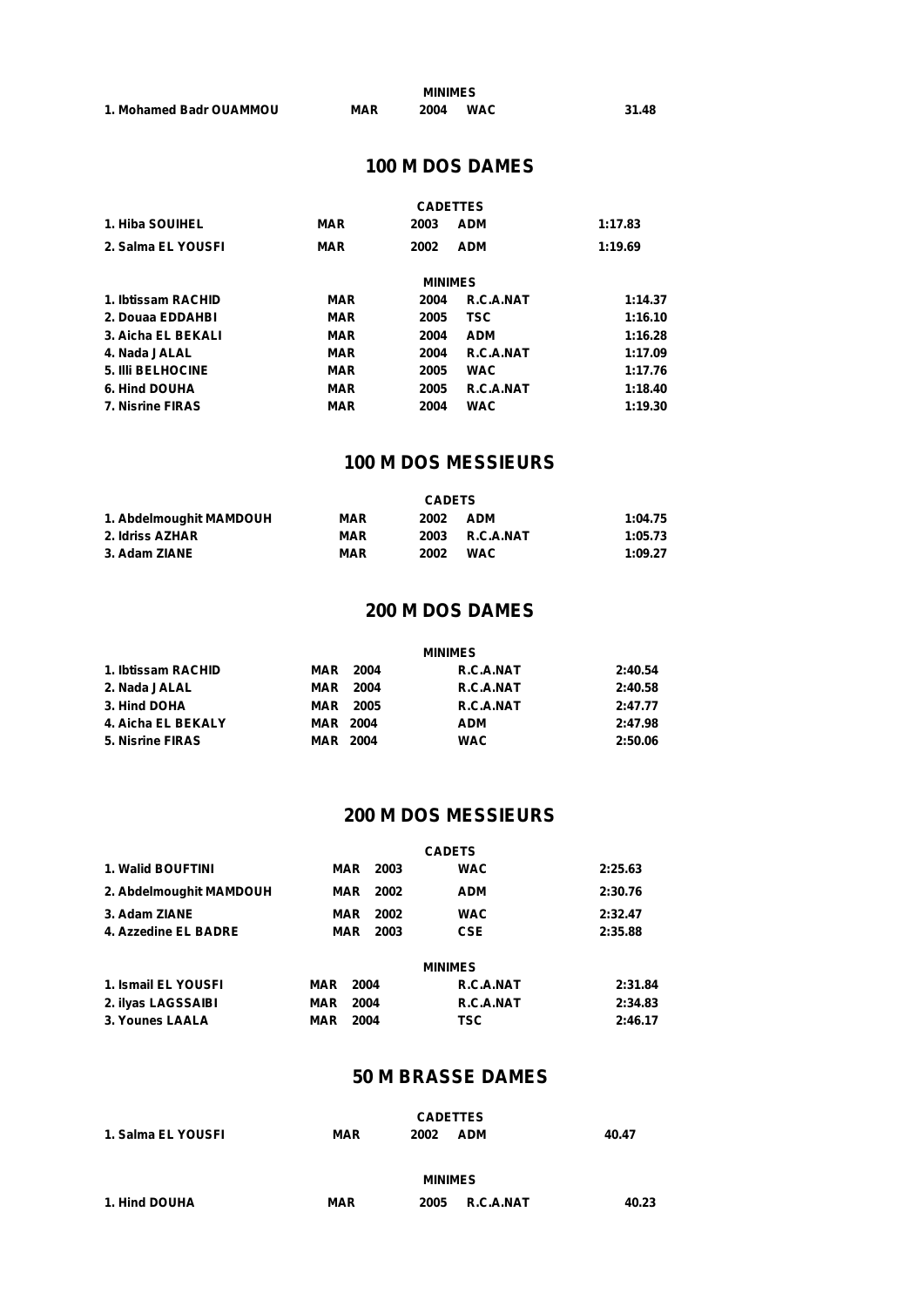| 2. Aicha EL BEKALI   | <b>MAR</b> | 2004 | <b>ADM</b> | 40.35 |
|----------------------|------------|------|------------|-------|
| 3. Lamiaa ELMACHRAFI | MAR        | 2005 | TSC        | 41.09 |

# **50 M BRASSE MESSIEURS**

|                           |            | <b>CADETS</b>      |       |
|---------------------------|------------|--------------------|-------|
| 1. Azzedine EL BADRE      | <b>MAR</b> | <b>CSE</b><br>2003 | 33.63 |
| 2. Ghali IRAQUI HOUSSEINI | <b>MAR</b> | R.C.A.NAT<br>2003  | 34.19 |
|                           |            | <b>MINIMES</b>     |       |
| 1. Mohamed Badr OUAMMOU   | <b>MAR</b> | <b>WAC</b><br>2004 | 33.36 |

#### **100 M BRASSE DAMES**

| 1. Khoulou KAROUCH   | MAR        | 1999 | <b>CADETTES</b> | <b>TSC</b> | 1:24.93 |
|----------------------|------------|------|-----------------|------------|---------|
| 1. Salma EL YOUSFI   | MAR        | 2002 | <b>CADETTES</b> | <b>ADM</b> | 1:26.56 |
|                      |            |      |                 |            |         |
|                      |            |      | <b>MINIMES</b>  |            |         |
| 1. Chahd MACHKOUR    | <b>MAR</b> |      | 2004            | <b>WAC</b> | 1:28.07 |
| 2. Lamiaa ELMACHRAFI | <b>MAR</b> |      | 2005            | <b>TSC</b> | 1:28.49 |
| 3. Aicha EL BEKALI   | <b>MAR</b> |      | 2004            | <b>ADM</b> | 1:29.27 |
| 4. Nisrine FIRAS     | <b>MAR</b> |      | 2004            | <b>WAC</b> | 1:30.05 |
| 5. Kamilia MAALOUF   | <b>MAR</b> |      | 2004            | R.C.A.NAT  | 1:30.32 |
| 6. Maria NAMLY       | <b>MAR</b> |      | 2005            | <b>WAC</b> | 1:30.73 |

## **100 M BRASSE MESSIEURS**

|                           |            |                 | <b>SENIORS</b>     |         |
|---------------------------|------------|-----------------|--------------------|---------|
| 1. Ahmed Yassine FLIYOU   | MAR        | 2001            | R.C.A.NAT          | 1:08.25 |
|                           |            |                 | <b>CADETS</b>      |         |
| 1. Sami KIBAL             |            | <b>MAR</b> 2002 | <b>WAC</b>         | 1:15.07 |
| 2. Ghali IRAQUI HOUSSEINI | MAR        | 2003            | R.C.A.NAT          | 1:15.97 |
| 3. Mohamed Amine CHANNANI | MAR        | 2002            | <b>CSE</b>         | 1:17.31 |
|                           |            |                 | <b>MINIMES</b>     |         |
| 1. Mohamed Badr OUAMMOU   | <b>MAR</b> |                 | <b>WAC</b><br>2004 | 1:15.21 |

## **200 M BRASSE DAMES**

|                     |     |      | <b>SENIORS</b>  |         |
|---------------------|-----|------|-----------------|---------|
| 1. Khouloud KAROUCH | MAR | 1999 | <b>TSC</b>      | 3:07.17 |
|                     |     |      |                 |         |
|                     |     |      | <b>CADETTES</b> |         |
| 1. Salma EL YOUSFI  | MAR | 2002 | <b>ADM</b>      | 3:08.19 |
| 2. Keltoum GOURRAM  | MAR | 2003 | <b>ADM</b>      | 3:18.21 |
| 3. Rima EL BROUZI   | MAR | 2003 | TSC             | 3:18.68 |

|                           |            | <b>MINIMES</b> |                  |         |
|---------------------------|------------|----------------|------------------|---------|
| 1. Nada JALAL             | <b>MAR</b> | 2004           | R.C.A.NAT        | 2:57.60 |
| 2. Hind DOUHA             | <b>MAR</b> | 2005           | <b>R.C.A.NAT</b> | 3:00.99 |
| 3. Fatima Zahra MOUKTADIR | <b>MAR</b> | 2004           | <b>WAC</b>       | 3:03.32 |
| 4. Chahd MACHKOUR         | <b>MAR</b> | 2004           | WAC              | 3:04.40 |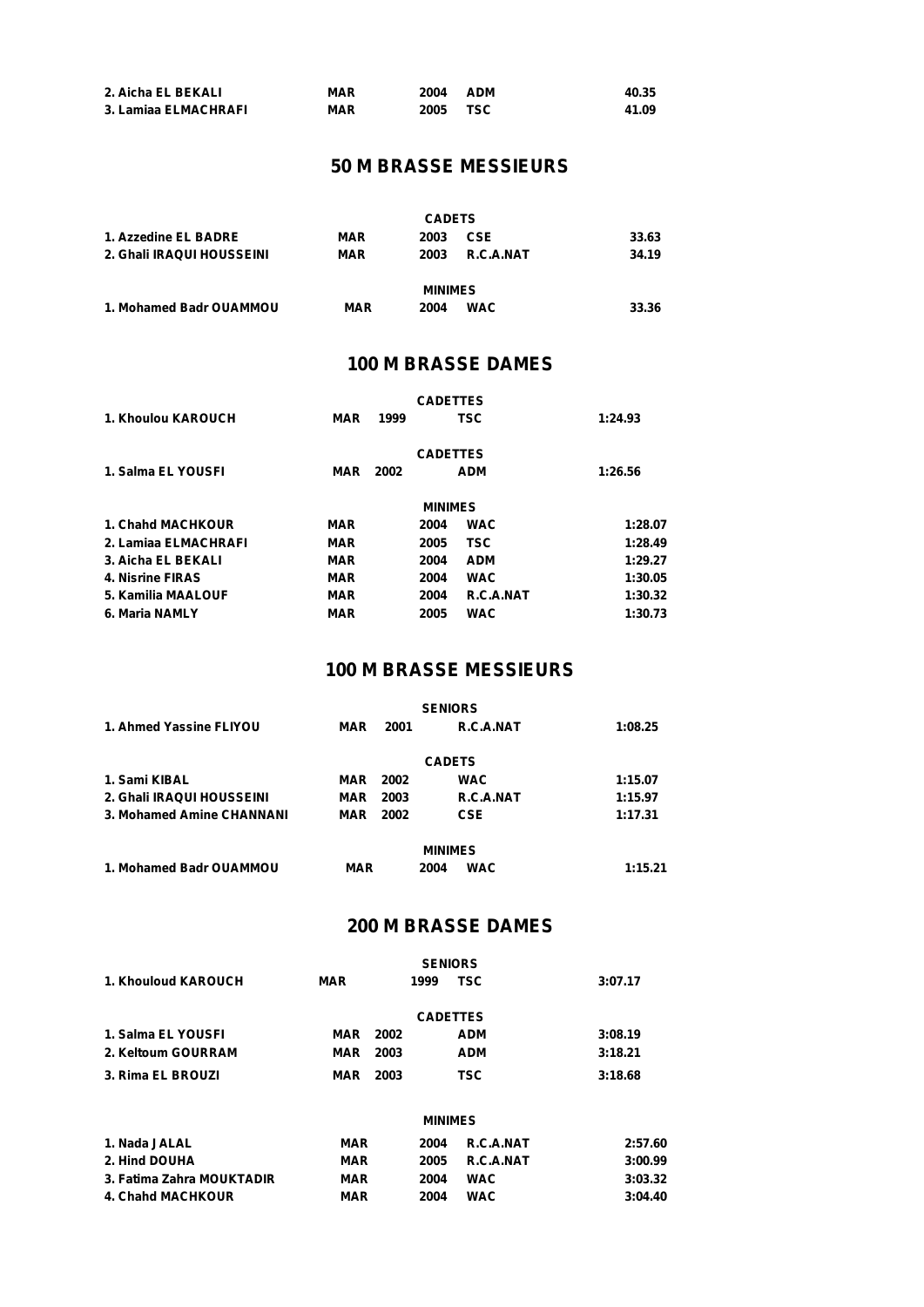| 5. Lamiaa ELMACHRAFI | <b>MAR</b> | 2005 | TSC.       | 3:08.58 |
|----------------------|------------|------|------------|---------|
| 6. Kamilia MAALOUF   | <b>MAR</b> | 2004 | R.C.A.NAT  | 3:11.25 |
| 7. Aya ICHOU         | <b>MAR</b> | 2004 | R.C.A.NAT  | 3:13.83 |
| 8. Maria NAMLY       | MAR        | 2005 | <b>WAC</b> | 3:16.97 |
| 9. Douaa EDDAHBI     | MAR        | 2005 | TSC.       | 3:19.27 |
| 10. Nada YAHI        | <b>MAR</b> | 2004 | <b>ADM</b> | 3:21.40 |
| 11. Kenza SALMAN     | MAR        | 2005 | R.C.A.NAT  | 3:21.94 |

# **200 M BRASSE MESSIEURS**

|                                |            |      | <b>SENIORS</b> |         |
|--------------------------------|------------|------|----------------|---------|
| 1. Abdelkrim ESSABIHI EDDAFALI | <b>MAR</b> | 1999 | <b>ADM</b>     | 2:37.33 |
|                                |            |      | <b>CADETS</b>  |         |
| 1. Azzedine EL BADRE           | MAR        | 2003 | <b>CSE</b>     | 2:41.72 |
| 2. Mohamed Amine CHANNANI      | MAR        | 2002 | <b>CSE</b>     | 2:44.83 |
| 3. Sami KIBAL                  | MAR        | 2002 | <b>WAC</b>     | 2:45.25 |
| 4. Ghali IRAQUI HOUSSEINI      | MAR        | 2003 | R.C.A.NAT      | 2:46.40 |
|                                |            |      |                |         |

|                         | <b>MINIMES</b> |      |            |         |
|-------------------------|----------------|------|------------|---------|
| 1. Ilias EDDARI         | <b>MAR</b>     | 2004 | R.C.A.NAT  | 2:44.84 |
| 2. Mohamed Badr OUAMMOU | <b>MAR</b>     | 2004 | <b>WAC</b> | 2:49.95 |
| 3. Soulaymane MOUJI     | <b>MAR</b>     | 2004 | <b>ADM</b> | 2:58.92 |

## **50 M PAPILLON DAMES**

|                 |            | <b>JUNIORS</b>     |       |  |
|-----------------|------------|--------------------|-------|--|
| 1. Hiba RIMY    | <b>MAR</b> | <b>TSC</b><br>2001 | 32.52 |  |
|                 |            | <b>MINIMES</b>     |       |  |
| 1. Ghita TABATI | <b>MAR</b> | <b>WAC</b><br>2004 | 32.83 |  |

# **50 M PAPILLON MESSIEURS**

|                         |            | <b>SENIORS</b> |                |       |
|-------------------------|------------|----------------|----------------|-------|
| 1. Ayman HARRATH        | <b>MAR</b> | 1997           | R.C.A.NAT      | 26.91 |
| 2. Mohamed OUAHMID      | <b>MAR</b> | 1998           | <b>ADM</b>     | 28.27 |
| 3. Zouhair EL KHALFI    | <b>MAR</b> | 1993           | R.C.A.NAT      | 28.36 |
|                         |            |                | <b>JUNIORS</b> |       |
| 1. Yasser AYANE         | <b>MAR</b> | 2001           | <b>CSE</b>     | 28.33 |
|                         |            |                | <b>CADETS</b>  |       |
| 1. Sami KIBAL           | <b>MAR</b> | 2002           | <b>WAC</b>     | 27.93 |
| 2. Mohammed CHAFFAA     | <b>MAR</b> | 2003           | <b>CSE</b>     | 29.03 |
| 3. Idriss AZHAR         | <b>MAR</b> | 2003           | R.C.A.NAT      | 29.25 |
| 4. Ali KAMIL            | <b>MAR</b> | 2002           | <b>WAC</b>     | 29.84 |
| 5. Houssam HOUARI       | <b>MAR</b> | 2003           | <b>TSC</b>     | 29.96 |
|                         |            | <b>MINIMES</b> |                |       |
| 1. Mohamed Badr OUAMMOU | MAR        | 2004           | <b>WAC</b>     | 29.96 |

# **100 M PAPILLON DAMES**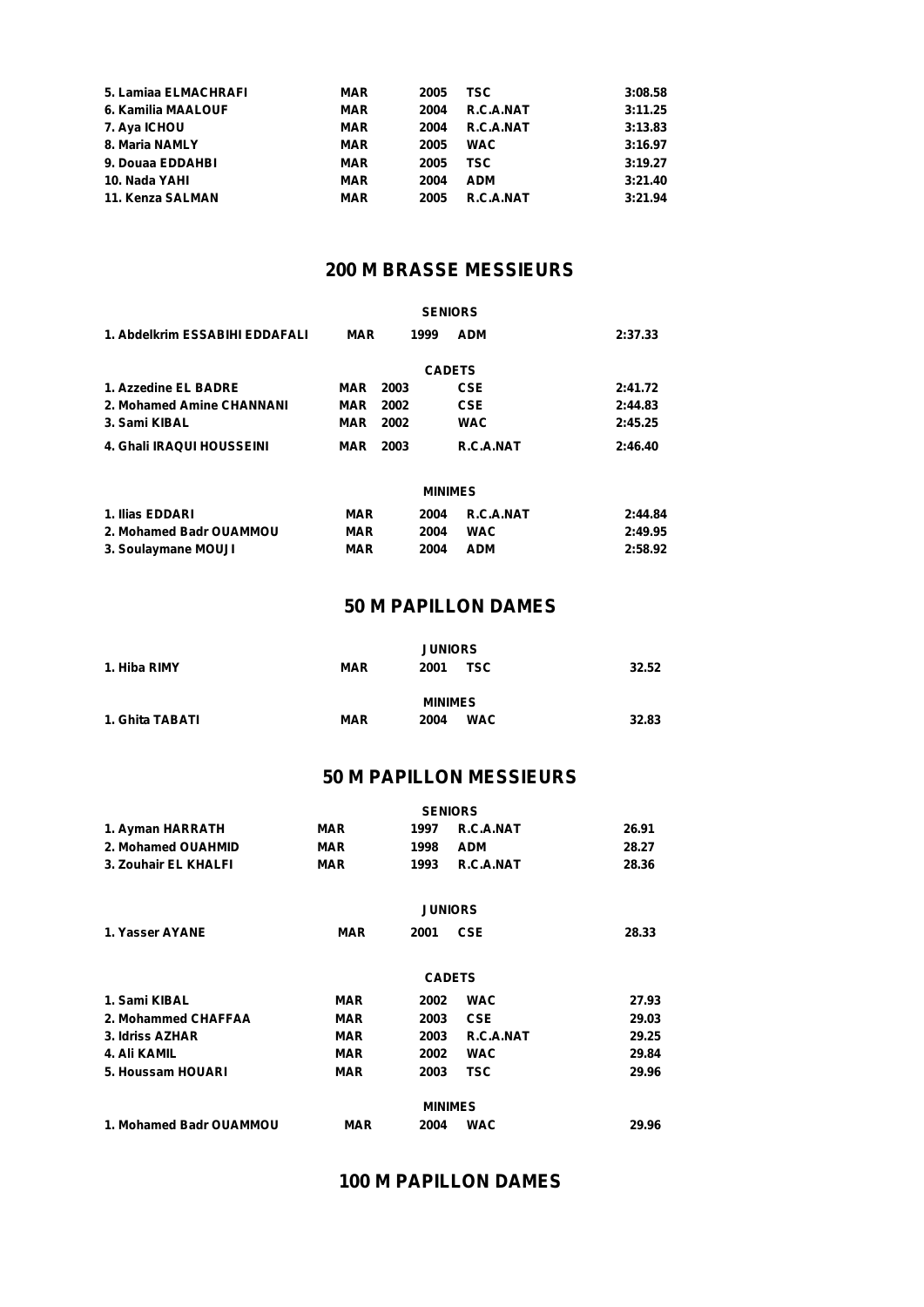|                        |                    | <b>CADETTES</b>    |         |
|------------------------|--------------------|--------------------|---------|
| <b>1. Rim BOUJNANE</b> | CSE<br>2003<br>MAR |                    | 1:15.91 |
|                        |                    | <b>MINIMES</b>     |         |
| 1. Sherine BOUFTINI    | MAR                | <b>WAC</b><br>2005 | 1:14.43 |
| 2. Nada JALAL          | <b>MAR</b>         | R.C.A.NAT<br>2004  | 1:14.46 |
| 3. Kamilia MAALOUF     | <b>MAR</b>         | R.C.A.NAT<br>2004  | 1:16.93 |
| 4. Ghita TABATI        | <b>MAR</b>         | <b>WAC</b><br>2004 | 1:17.04 |
| 5. Aicha EL BEKALI     | <b>MAR</b>         | <b>ADM</b><br>2004 | 1:17.09 |

# **100 M PAPILLON MESSIEURS**

|                     |                 | <b>JUNIORS</b>  |               |         |
|---------------------|-----------------|-----------------|---------------|---------|
| 1. Yasser AYANE     |                 | <b>MAR 2001</b> | 1:03.90       |         |
|                     |                 |                 | <b>CADETS</b> |         |
| 1. Mohammed CHAFFAA | <b>MAR</b> 2003 |                 | <b>CSE</b>    | 1:04.60 |
| 2. Idriss AZHAR     | MAR             | 2003            | R.C.A.NAT     | 1:05.75 |

# **200 M PAPILLON DAMES**

| <b>CADETTES</b>     |                |                 |                 |            |         |  |  |  |
|---------------------|----------------|-----------------|-----------------|------------|---------|--|--|--|
| 1. Hiba SOUIHEL     |                |                 | <b>MAR 2003</b> | <b>ADM</b> | 2:48.52 |  |  |  |
| 2. Nora RGUIB       |                |                 | <b>MAR 2003</b> | <b>ADM</b> | 2:58.71 |  |  |  |
|                     |                |                 |                 |            |         |  |  |  |
|                     | <b>MINIMES</b> |                 |                 |            |         |  |  |  |
| 1. Sherine BOUFTINI |                | <b>MAR</b> 2005 | <b>WAC</b>      |            | 2:38.97 |  |  |  |
| 1. Aicha BEKALI     | MAR            | 2004            | <b>ADM</b>      |            | 2:52.89 |  |  |  |

### **200 M PAPILLON MESSIEURS**

|                       | <b>CADETS</b> |                    |         |  |  |  |  |
|-----------------------|---------------|--------------------|---------|--|--|--|--|
| 1. Oussama ELMAHBOUBI | MAR           | 2002<br><b>ADM</b> | 2:29.59 |  |  |  |  |

## **200 M 4 NAGES DAMES**

| 1. Hiba SOUIHEL           | 2003<br>MAR |      | <b>ADM</b>     | 2:43.27 |  |
|---------------------------|-------------|------|----------------|---------|--|
|                           |             |      | <b>MINIMES</b> |         |  |
| 1. Douaa EDDAHBI          | MAR         | 2005 | TSC            | 2:45.83 |  |
| 2. IIII BELHOCINE         | MAR         | 2005 | <b>WAC</b>     | 2:51.97 |  |
| 3. Fatima Zahra MOUKTADIR | MAR         | 2004 | <b>WAC</b>     | 2:53.37 |  |

### **200 M 4 NAGES MESSIEURS**

|                           | <b>CADETS</b>   |      |            |         |  |  |  |
|---------------------------|-----------------|------|------------|---------|--|--|--|
| 1. Oussama ELMAHBOUBI     | <b>MAR</b> 2002 |      | <b>ADM</b> | 2:27.42 |  |  |  |
| 2. Sami KIBAL             | MAR             | 2002 | <b>WAC</b> | 2:27.68 |  |  |  |
| 3. Mohamed Amine CHANNANI | MAR             | 2002 | <b>CSE</b> | 2:27.95 |  |  |  |
| 4. Adam ZIANE             | MAR             | 2002 | <b>WAC</b> | 2:28.12 |  |  |  |
| 5. Ali KAMIL              | MAR             | 2002 | <b>WAC</b> | 2:36.01 |  |  |  |